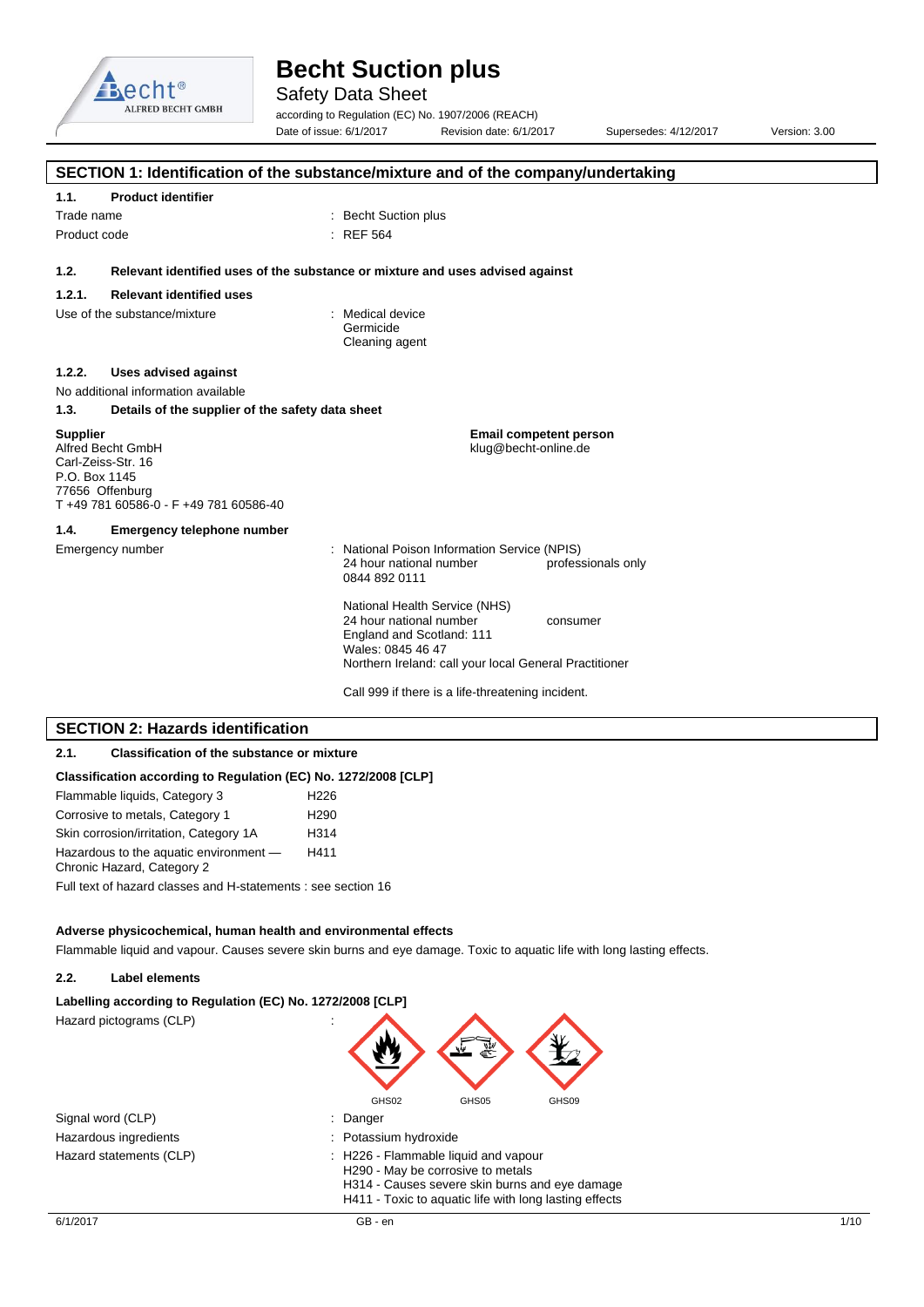## Safety Data Sheet

according to Regulation (EC) No. 1907/2006 (REACH)

| Precautionary statements (CLP) | : P210 - Keep away from heat, hot surfaces, sparks, open flames and other ignition sources. No<br>smokina<br>P280 - Wear protective gloves, protective clothing, eye protection, face protection<br>P303+P361+P353 - IF ON SKIN (or hair): Take off immediately all contaminated clothing.<br>Rinse skin with water/shower<br>P305+P351+P338 - IF IN EYES: Rinse cautiously with water for several minutes. Remove<br>contact lenses, if present and easy to do. Continue rinsing<br>P310 - Immediately call a POISON CENTER, a doctor<br>P391 - Collect spillage |
|--------------------------------|-------------------------------------------------------------------------------------------------------------------------------------------------------------------------------------------------------------------------------------------------------------------------------------------------------------------------------------------------------------------------------------------------------------------------------------------------------------------------------------------------------------------------------------------------------------------|
|                                |                                                                                                                                                                                                                                                                                                                                                                                                                                                                                                                                                                   |

#### **2.3. Other hazards**

This substance/mixture does not meet the PBT criteria of REACH regulation, annex XIII This substance/mixture does not meet the vPvB criteria of REACH regulation, annex XIII

#### **SECTION 3: Composition/information on ingredients**

#### **3.1. Substances**

Not applicable

#### **3.2. Mixtures**

| <b>Name</b>                                                               | <b>Product identifier</b>                                                                                    | $\frac{0}{0}$ | <b>Classification according to</b><br><b>Regulation (EC) No.</b><br>1272/2008 [CLP]                                                    |
|---------------------------------------------------------------------------|--------------------------------------------------------------------------------------------------------------|---------------|----------------------------------------------------------------------------------------------------------------------------------------|
| propan-1-ol                                                               | (CAS-No.) 71-23-8<br>(EC-No.) 200-746-9<br>(EC Index-No.) 603-003-00-0<br>(REACH-no) 01-2119486761-29-xxxx   | $5 - 10$      | Flam. Liq. 2, H225<br>Eye Dam. 1, H318<br>STOT SE 3, H336                                                                              |
| propan-2-ol                                                               | (CAS-No.) 67-63-0<br>(EC-No.) 200-661-7<br>(EC Index-No.) 603-117-00-0<br>(REACH-no) 01-2119457558-25-xxxx   | $5 - 10$      | Flam. Liq. 2, H225<br>Eye Irrit. 2, H319<br>STOT SE 3, H336                                                                            |
| Potassium hydroxide                                                       | (CAS-No.) 1310-58-3<br>(EC-No.) 215-181-3<br>(EC Index-No.) 019-002-00-8<br>(REACH-no) 01-2119487136-33-xxxx | $5 - 10$      | Met. Corr. 1, H290<br>Acute Tox. 4 (Oral), H302<br>Skin Corr. 1A, H314                                                                 |
| Quaternary ammonium compounds, benzyl-C12-18-<br>alkyldimethyl, chlorides | (CAS-No.) 68391-01-5<br>(EC-No.) 269-919-4                                                                   | $2.5 - 5$     | Acute Tox. 4 (Oral), H302<br>Skin Corr. 1B. H314<br>Aquatic Acute 1, H400<br>Aquatic Chronic 1, H410                                   |
| phosphoric acid<br>(Note B)                                               | (CAS-No.) 7664-38-2<br>(EC-No.) 231-633-2<br>(EC Index-No.) 015-011-00-6                                     | $1 - 2.5$     | Met. Corr. 1. H290<br>Skin Corr. 1B, H314                                                                                              |
| Tridecylamine, branched and linear                                        | (CAS-No.) 86089-17-0<br>(EC-No.) 289-185-9                                                                   | $1 - 2.5$     | Acute Tox. 4 (Oral), H302<br>Skin Corr. 1B, H314<br>Eye Dam. 1, H318<br>Aquatic Acute 1, H400 (M=10)<br>Aquatic Chronic 1, H410 (M=10) |

| Name                | <b>Product identifier</b>                                                                                    | <b>Specific concentration limits</b>                                                                                                                                                                    |
|---------------------|--------------------------------------------------------------------------------------------------------------|---------------------------------------------------------------------------------------------------------------------------------------------------------------------------------------------------------|
| Potassium hydroxide | (CAS-No.) 1310-58-3<br>(EC-No.) 215-181-3<br>(EC Index-No.) 019-002-00-8<br>(REACH-no) 01-2119487136-33-xxxx | $(0.5 = < C < 2)$ Eye Irrit. 2, H319<br>( 0.5 = <c 2)="" 2,="" <="" h315<br="" irrit.="" skin="">(2=<c 1b,="" 5)="" <="" corr.="" h314<br="" skin=""><math>(C \ge 5)</math> Skin Corr. 1A, H314</c></c> |
| phosphoric acid     | (CAS-No.) 7664-38-2<br>(EC-No.) 231-633-2<br>(EC Index-No.) 015-011-00-6                                     | ( 10 = <c 2,="" 25)="" <="" eye="" h319<br="" irrit.="">(10 = &lt; C &lt; 25) Skin Irrit. 2, H315<br/>(C &gt; = 25) Skin Corr. 1B, H314</c>                                                             |

Note B : Some substances (acids, bases, etc.) are placed on the market in aqueous solutions at various concentrations and, therefore, these solutions require different classification and labelling since the hazards vary at different concentrations. In Part 3 entries with Note B have a general designation of the following type: 'nitric acid … %'. In this case the supplier must state the percentage concentration of the solution on the label. Unless otherwise stated, it is assumed that the percentage concentration is calculated on a weight/weight basis.

Full text of H-statements: see section 16

#### **SECTION 4: First aid measures**

#### **4.1. Description of first aid measures**

First-aid measures general interval in the call a physician immediately.

First-aid measures after inhalation : Remove person to fresh air and keep comfortable for breathing.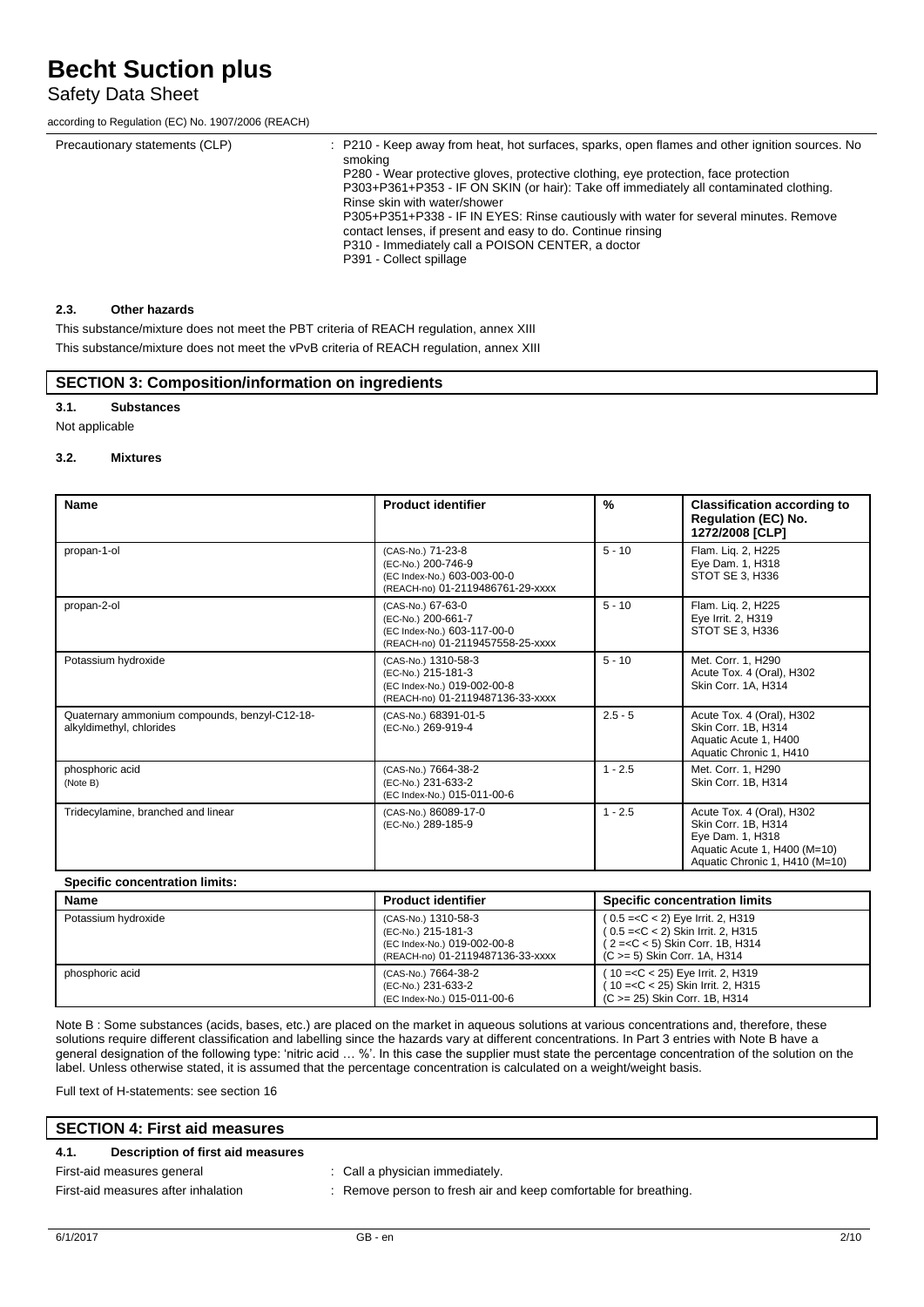## Safety Data Sheet

according to Regulation (EC) No. 1907/2006 (REACH)

| First-aid measures after skin contact                               | : Rinse skin with water/shower. Remove/Take off immediately all contaminated clothing. Call a<br>physician immediately.                                 |
|---------------------------------------------------------------------|---------------------------------------------------------------------------------------------------------------------------------------------------------|
| First-aid measures after eye contact                                | : Rinse cautiously with water for several minutes. Remove contact lenses, if present and easy to<br>do. Continue rinsing. Call a physician immediately. |
| First-aid measures after ingestion                                  | : Rinse mouth. Do not induce vomiting. Call a physician immediately.                                                                                    |
| Most important symptoms and effects, both acute and delayed<br>4.2. |                                                                                                                                                         |
| Symptoms/effects after skin contact                                 | $\therefore$ Burns.                                                                                                                                     |
| Symptoms/effects after eye contact                                  | : Serious damage to eyes.                                                                                                                               |

Symptoms/effects after ingestion : Burns.

#### **4.3. Indication of any immediate medical attention and special treatment needed**

Treat symptomatically.

|                                                               | <b>SECTION 5: Firefighting measures</b>     |   |                                                                                                                                           |
|---------------------------------------------------------------|---------------------------------------------|---|-------------------------------------------------------------------------------------------------------------------------------------------|
| 5.1.                                                          | <b>Extinguishing media</b>                  |   |                                                                                                                                           |
|                                                               | Suitable extinguishing media                |   | : Water spray. Dry powder. Foam. Carbon dioxide.                                                                                          |
|                                                               | Unsuitable extinguishing media              |   | : Halons.                                                                                                                                 |
| Special hazards arising from the substance or mixture<br>5.2. |                                             |   |                                                                                                                                           |
| Fire hazard                                                   |                                             |   | : Flammable liquid and vapour.                                                                                                            |
| fire                                                          | Hazardous decomposition products in case of |   | : Toxic fumes may be released.                                                                                                            |
| 5.3.                                                          | <b>Advice for firefighters</b>              |   |                                                                                                                                           |
|                                                               | Protection during firefighting              | ÷ | Do not attempt to take action without suitable protective equipment. Self-contained breathing<br>apparatus. Complete protective clothing. |

| SECTION 6: Accidental release measures |  |
|----------------------------------------|--|
|                                        |  |

| Personal precautions, protective equipment and emergency procedures<br>6.1. |                             |  |                                                                                                                                                                |
|-----------------------------------------------------------------------------|-----------------------------|--|----------------------------------------------------------------------------------------------------------------------------------------------------------------|
| General measures                                                            |                             |  | : Do not breathe gas/vapour/aerosol. Avoid contact with skin and eyes.                                                                                         |
| 6.1.1.                                                                      | For non-emergency personnel |  |                                                                                                                                                                |
|                                                                             | <b>Emergency procedures</b> |  | : Ventilate spillage area. No open flames, no sparks, and no smoking. Avoid contact with skin<br>and eyes. Do not breathe mist, vapours, spray.                |
| 6.1.2.                                                                      | For emergency responders    |  |                                                                                                                                                                |
|                                                                             | Protective equipment        |  | : Do not attempt to take action without suitable protective equipment. For further information<br>refer to section 8: "Exposure controls/personal protection". |

#### **6.2. Environmental precautions**

Prevent entry to sewers and public waters. Avoid sub-soil penetration. Notify authorities if product enters sewers or public waters.

| 6.3.              | Methods and material for containment and cleaning up |  |                                                                                                                |
|-------------------|------------------------------------------------------|--|----------------------------------------------------------------------------------------------------------------|
| For containment   |                                                      |  | : Collect spillage.                                                                                            |
|                   | Methods for cleaning up                              |  | Take up liquid spill into absorbent material. Notify authorities if product enters sewers or public<br>waters. |
| Other information |                                                      |  | Disposal must be done according to official regulations.                                                       |

#### **6.4. Reference to other sections**

Information for safe handling. See section 7. Concerning personal protective equipment to use, see section 8. For further information refer to section 13.

| <b>SECTION 7: Handling and storage</b>                               |                                                                                                                                                                                                                                                                                                                                                                                                                                                                                             |  |
|----------------------------------------------------------------------|---------------------------------------------------------------------------------------------------------------------------------------------------------------------------------------------------------------------------------------------------------------------------------------------------------------------------------------------------------------------------------------------------------------------------------------------------------------------------------------------|--|
| 7.1.<br>Precautions for safe handling                                |                                                                                                                                                                                                                                                                                                                                                                                                                                                                                             |  |
| Precautions for safe handling                                        | : Ensure good ventilation of the work station. Keep away from heat, hot surfaces, sparks, open<br>flames and other ignition sources. No smoking. Ground/bond container and receiving<br>equipment. Use only non-sparking tools. Take precautionary measures against static<br>discharge. Flammable vapours may accumulate in the container. Use explosion-proof<br>equipment. Wear personal protective equipment. Avoid contact with skin and eyes. Do not<br>breathe mist, vapours, spray. |  |
| Hygiene measures                                                     | : Wash contaminated clothing before reuse. Do not eat, drink or smoke when using this product.<br>Always wash hands after handling the product.                                                                                                                                                                                                                                                                                                                                             |  |
| 7.2.<br>Conditions for safe storage, including any incompatibilities |                                                                                                                                                                                                                                                                                                                                                                                                                                                                                             |  |
| Storage conditions                                                   | : Keep container tightly closed. Store in a well-ventilated place. Keep cool. Protect against frost.<br>Protect from sunlight. Store locked up.                                                                                                                                                                                                                                                                                                                                             |  |
| Maximum storage period                                               | $\therefore$ 30 months                                                                                                                                                                                                                                                                                                                                                                                                                                                                      |  |
| 6/1/2017                                                             | 3/10<br>GB - en                                                                                                                                                                                                                                                                                                                                                                                                                                                                             |  |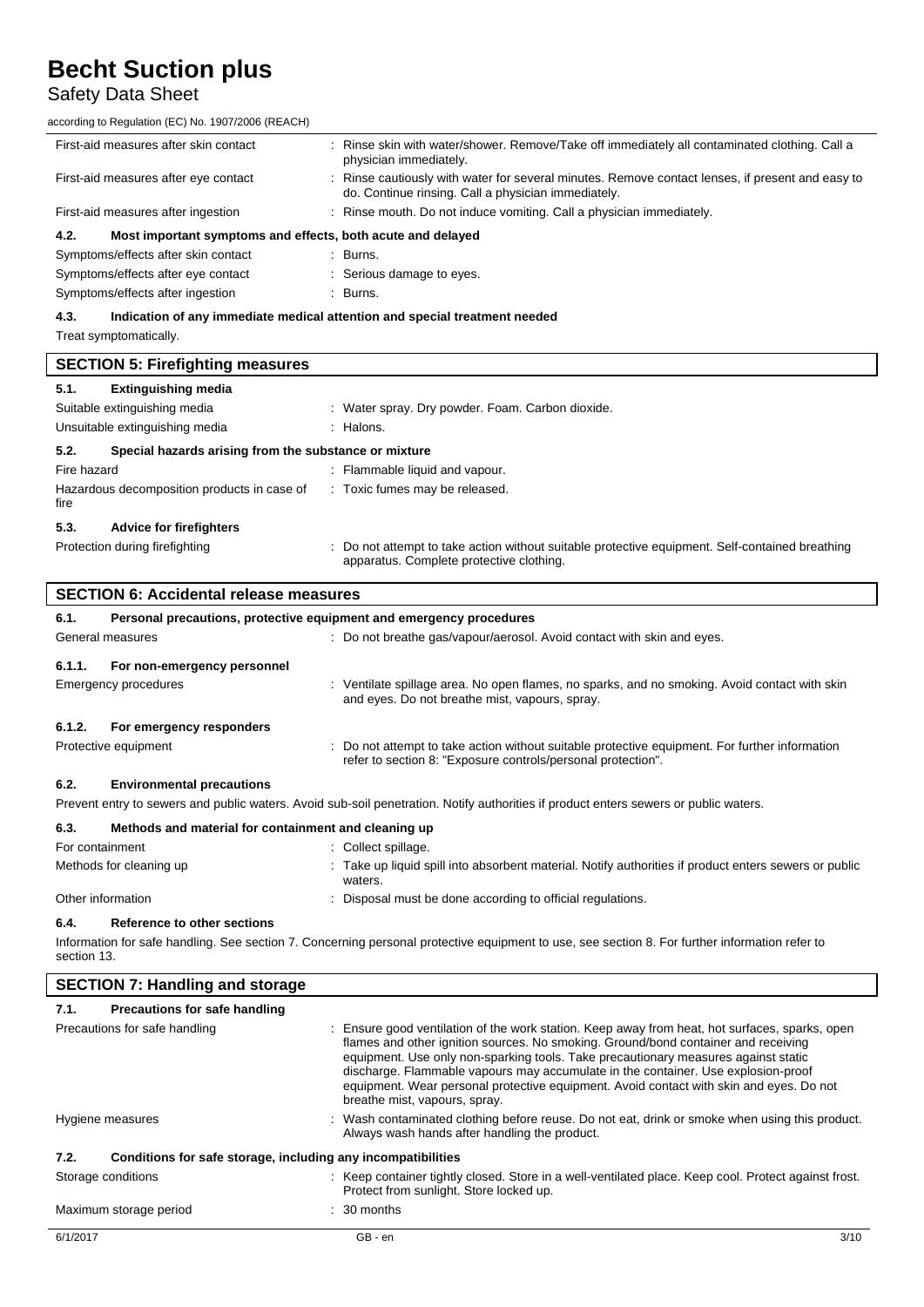### Safety Data Sheet

according to Regulation (EC) No. 1907/2006 (REACH)

Storage temperature  $\qquad \qquad : 5 - 25 \text{ °C}$ 

: Keep away from food, drink and animal feeding stuffs. Keep away from : Acids.

storage facility

Information about storage in one common

Packaging materials **in a computer in the contract of the Packing material to avoid. zinc. Aluminium. copper.** 

#### **7.3. Specific end use(s)**

No additional information available

### **SECTION 8: Exposure controls/personal protection**

#### **8.1. Control parameters**

| propan-1-ol (71-23-8)           |                                 |                                                                                                                                                                   |  |  |
|---------------------------------|---------------------------------|-------------------------------------------------------------------------------------------------------------------------------------------------------------------|--|--|
| United Kingdom                  | Local name                      | Propan-1-ol                                                                                                                                                       |  |  |
| United Kingdom                  | WEL TWA (mg/m <sup>3</sup> )    | 500 mg/m <sup>3</sup>                                                                                                                                             |  |  |
| <b>United Kingdom</b>           | WEL TWA (ppm)                   | 200 ppm                                                                                                                                                           |  |  |
| <b>United Kingdom</b>           | WEL STEL (mg/m <sup>3</sup> )   | 625 mg/m $3$                                                                                                                                                      |  |  |
| United Kingdom                  | WEL STEL (ppm)                  | 250 ppm                                                                                                                                                           |  |  |
| United Kingdom                  | Remark (WEL)                    | Sk (Can be absorbed through the skin. The assigned<br>substances are those for which there are concerns<br>that dermal absorption will lead to systemic toxicity) |  |  |
| propan-2-ol (67-63-0)           |                                 |                                                                                                                                                                   |  |  |
| United Kingdom                  | Local name                      | Propan-2-ol                                                                                                                                                       |  |  |
| <b>United Kingdom</b>           | WEL TWA (mg/m <sup>3</sup> )    | 999 mg/m <sup>3</sup>                                                                                                                                             |  |  |
| <b>United Kingdom</b>           | WEL TWA (ppm)                   | 400 ppm                                                                                                                                                           |  |  |
| <b>United Kingdom</b>           | WEL STEL (mg/m <sup>3</sup> )   | 1250 mg/m <sup>3</sup>                                                                                                                                            |  |  |
| <b>United Kingdom</b>           | WEL STEL (ppm)                  | 500 ppm                                                                                                                                                           |  |  |
| United Kingdom                  | Regulatory reference            | EH40. HSE                                                                                                                                                         |  |  |
| Potassium hydroxide (1310-58-3) |                                 |                                                                                                                                                                   |  |  |
| <b>United Kingdom</b>           | Local name                      | Potassium hydroxide                                                                                                                                               |  |  |
| United Kingdom                  | WEL STEL (mg/m <sup>3</sup> )   | $2$ mg/m <sup>3</sup>                                                                                                                                             |  |  |
| United Kingdom                  | Regulatory reference            | EH40. HSE                                                                                                                                                         |  |  |
| phosphoric acid (7664-38-2)     |                                 |                                                                                                                                                                   |  |  |
| EU                              | Local name                      | Orthophosphoric acid                                                                                                                                              |  |  |
| EU                              | IOELV TWA (mg/m <sup>3</sup> )  | 1 mg/m $3$                                                                                                                                                        |  |  |
| EU                              | IOELV STEL (mg/m <sup>3</sup> ) | $2$ mg/m <sup>3</sup>                                                                                                                                             |  |  |
| United Kingdom                  | Local name                      | Orthophosphoric acid                                                                                                                                              |  |  |
| United Kingdom                  | WEL TWA (mg/m <sup>3</sup> )    | 1 mg/ $m3$                                                                                                                                                        |  |  |
| United Kingdom                  | WEL STEL (mg/m <sup>3</sup> )   | $2 \text{ mg/m}^3$                                                                                                                                                |  |  |

#### **8.2. Exposure controls**

#### **Appropriate engineering controls:**

Ensure good ventilation of the work station.

#### **Hand protection:**

Chemically resistant protective gloves. EN 374. Long term exposure. Butyl rubber. Gloves must be replaced after each use and whenever signs of wear or perforation appear. Please follow the instructions related to the permeability and the penetration time provided by the manufacturer

#### **Eye protection:**

Sealed safety goggles

#### **Skin and body protection:**

Wear suitable protective clothing

#### **Respiratory protection:**

In case of insufficient ventilation, wear suitable respiratory equipment. Wear a self contained breathing apparatus. Filter type: P3. Breathing equipment is only to be used in order to handle the residual risk of short term jobs if all other risk minimizing measures have been carried out e.g. retention and/or local exhaust.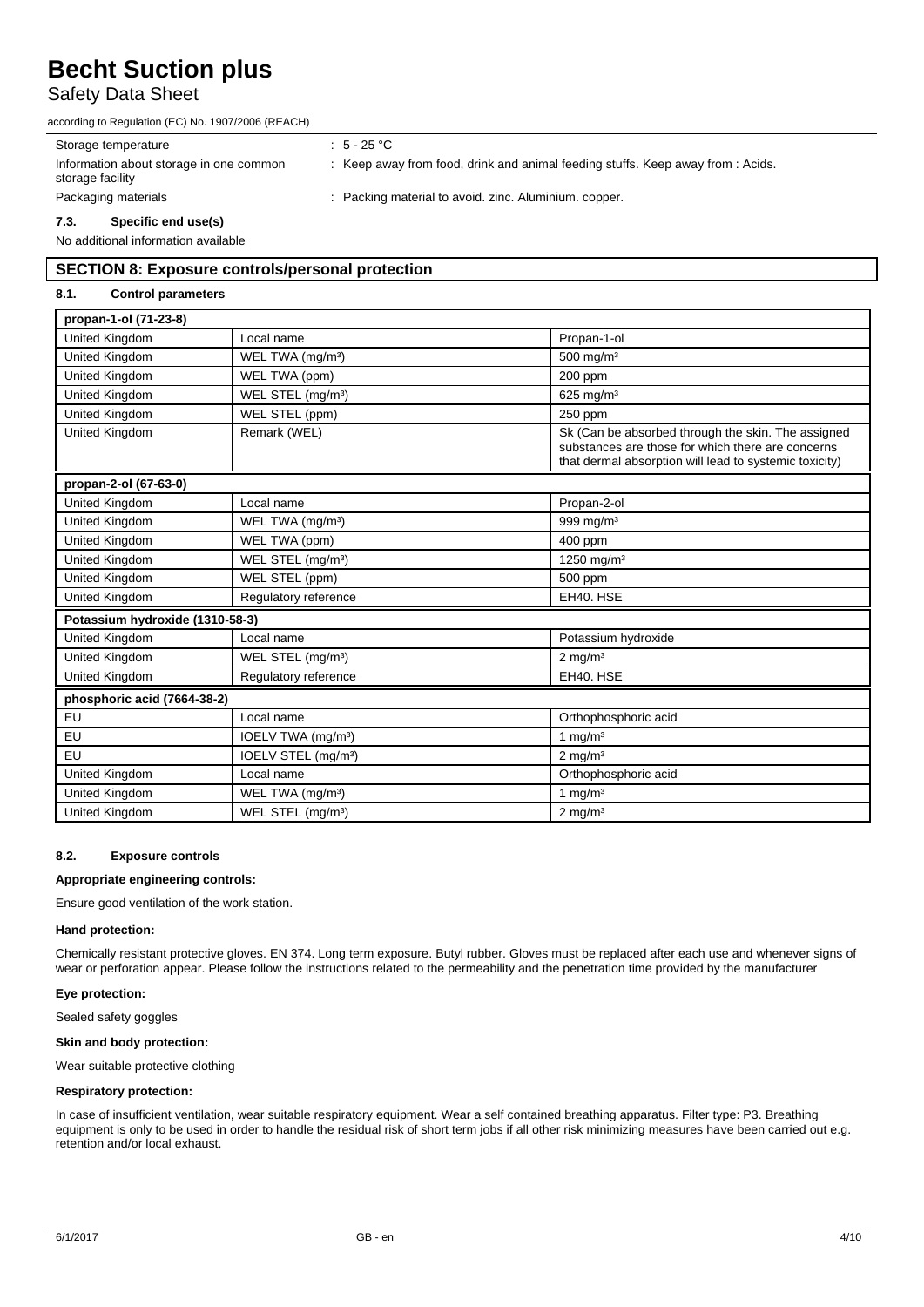### Safety Data Sheet

according to Regulation (EC) No. 1907/2006 (REACH)

#### **Environmental exposure controls:**

Avoid release to the environment.

#### **Other information:**

Emergency eye wash fountains should be available in the immediate vicinity of any potential exposure. Separate working clothes from town clothes. Launder separately. Do not eat and do not drink during use. Avoid contact with skin.

#### **SECTION 9: Physical and chemical properties**

| Information on basic physical and chemical properties<br>9.1. |                                           |
|---------------------------------------------------------------|-------------------------------------------|
| Physical state                                                | : Liquid                                  |
| Colour                                                        | : colourless.                             |
| Odour                                                         | alcohol odour.                            |
| Odour threshold                                               | No data available                         |
| рH                                                            | 11.5 - 12.2 (Concentrated cleaning agent) |
| Relative evaporation rate (butylacetate=1)                    | No data available                         |
| Melting point                                                 | Not applicable                            |
| Freezing point                                                | : No data available                       |
| Boiling point                                                 | : $> 80 °C$                               |
| Flash point                                                   | : $31 °C$ (DIN EN ISO 3679)               |
| Auto-ignition temperature                                     | No data available                         |
| Decomposition temperature                                     | No data available                         |
| Flammability (solid, gas)                                     | Not applicable                            |
| Vapour pressure                                               | No data available                         |
| Relative vapour density at 20 °C                              | No data available                         |
| Relative density                                              | No data available                         |
| Density                                                       | 1 $q/cm3$                                 |
| Solubility                                                    | : Water: Miscible                         |
| Log Pow                                                       | : No data available                       |
| Viscosity, kinematic                                          | : No data available                       |
| Viscosity, dynamic                                            | : No data available                       |
| <b>Explosive properties</b>                                   | : Product is not explosive.               |
| Oxidising properties                                          | No data available                         |
| <b>Explosive limits</b>                                       | Not applicable                            |
|                                                               |                                           |

#### **9.2. Other information**

No additional information available

### **SECTION 10: Stability and reactivity**

#### **10.1. Reactivity**

Flammable liquid and vapour.

#### **10.2. Chemical stability**

Stable under normal conditions.

#### **10.3. Possibility of hazardous reactions**

No dangerous reactions known under normal conditions of use.

#### **10.4. Conditions to avoid**

Avoid contact with hot surfaces. Heat. No flames, no sparks. Eliminate all sources of ignition.

#### **10.5. Incompatible materials**

Non ferrous metals (Al, Cu, Zn) and their alloys.

#### **10.6. Hazardous decomposition products**

Under normal conditions of storage and use, hazardous decomposition products should not be produced.

| <b>SECTION 11: Toxicological information</b>  |                                                                                     |  |  |
|-----------------------------------------------|-------------------------------------------------------------------------------------|--|--|
| Information on toxicological effects<br>11.1. |                                                                                     |  |  |
| Acute toxicity (oral)                         | : Not classified (Based on available data, the classification criteria are not met) |  |  |
| Acute toxicity (dermal)                       | : Not classified (Based on available data, the classification criteria are not met) |  |  |
| Acute toxicity (inhalation)                   | : Not classified (Based on available data, the classification criteria are not met) |  |  |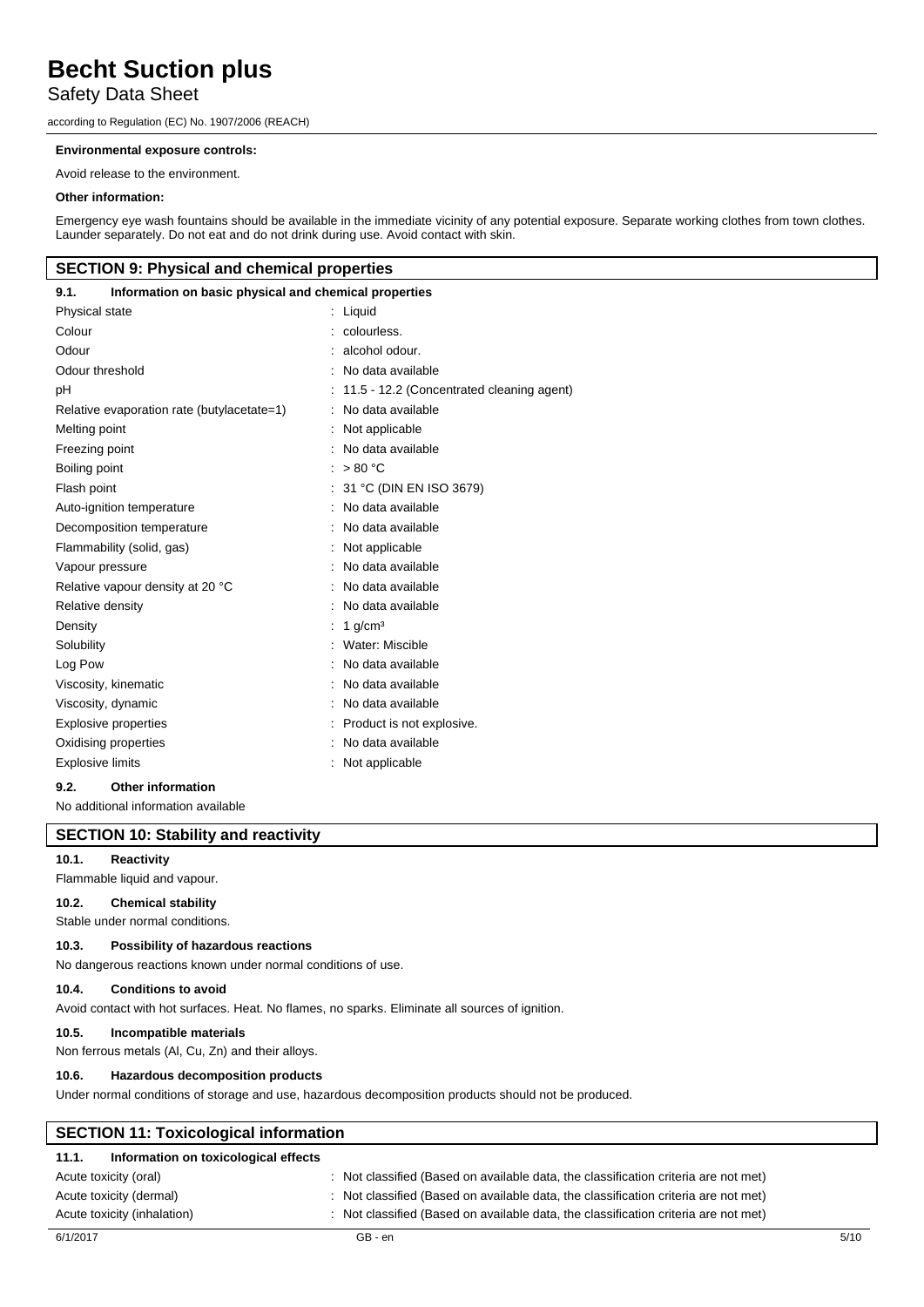# Safety Data Sheet

according to Regulation (EC) No. 1907/2006 (REACH)

| ATE CLP (oral)                                                                     | 3444 mg/kg                                                                          |  |  |  |
|------------------------------------------------------------------------------------|-------------------------------------------------------------------------------------|--|--|--|
| Quaternary ammonium compounds, benzyl-C12-18-alkyldimethyl, chlorides (68391-01-5) |                                                                                     |  |  |  |
| LD50 oral rat                                                                      | 344 mg/kg                                                                           |  |  |  |
| LD50 dermal rabbit                                                                 | 3340 mg/kg                                                                          |  |  |  |
| Potassium hydroxide (1310-58-3)                                                    |                                                                                     |  |  |  |
| LD50 oral rat                                                                      | 333 mg/kg (OECD 425 method)                                                         |  |  |  |
| Tridecylamine, branched and linear (86089-17-0)                                    |                                                                                     |  |  |  |
| LD50 oral rat                                                                      | 520 mg/kg (female)                                                                  |  |  |  |
| Skin corrosion/irritation                                                          | : Causes severe skin burns and eye damage.                                          |  |  |  |
|                                                                                    | pH: 11.5 - 12.2 (Concentrated cleaning agent)                                       |  |  |  |
| Serious eye damage/irritation                                                      | : Serious eye damage, category 1, implicit                                          |  |  |  |
|                                                                                    | pH: 11.5 - 12.2 (Concentrated cleaning agent)                                       |  |  |  |
| Respiratory or skin sensitisation                                                  | : Not classified (Based on available data, the classification criteria are not met) |  |  |  |
| Germ cell mutagenicity                                                             | : Not classified (Based on available data, the classification criteria are not met) |  |  |  |
| Carcinogenicity                                                                    | : Not classified (Based on available data, the classification criteria are not met) |  |  |  |
| Reproductive toxicity                                                              | : Not classified (Based on available data, the classification criteria are not met) |  |  |  |
|                                                                                    |                                                                                     |  |  |  |
| STOT-single exposure                                                               | : Not classified (Based on available data, the classification criteria are not met) |  |  |  |
| STOT-repeated exposure                                                             | : Not classified (Based on available data, the classification criteria are not met) |  |  |  |
| Aspiration hazard                                                                  | : Not classified (Based on available data, the classification criteria are not met) |  |  |  |

| <b>SECTION 12: Ecological information</b>                                          |                                                                                     |
|------------------------------------------------------------------------------------|-------------------------------------------------------------------------------------|
| <b>Toxicity</b><br>12.1.                                                           |                                                                                     |
| Ecology - general                                                                  | : Toxic to aquatic life with long lasting effects.                                  |
| Acute aquatic toxicity                                                             | : Not classified (Based on available data, the classification criteria are not met) |
| Chronic aquatic toxicity                                                           | : Toxic to aquatic life with long lasting effects.                                  |
| Quaternary ammonium compounds, benzyl-C12-18-alkyldimethyl, chlorides (68391-01-5) |                                                                                     |
| LC50 fish 1                                                                        | 0.93 mg/l (96h; Oncorhynchus mykiss)                                                |

#### **12.2. Persistence and degradability**

| <b>Becht Suction plus</b>                 |                                  |  |  |  |
|-------------------------------------------|----------------------------------|--|--|--|
| Persistence and degradability             | The product has not been tested. |  |  |  |
| 12.3.<br><b>Bioaccumulative potential</b> |                                  |  |  |  |
| <b>Becht Suction plus</b>                 |                                  |  |  |  |
| Bioaccumulative potential                 | The product has not been tested. |  |  |  |
|                                           |                                  |  |  |  |

### **12.4. Mobility in soil**

|                | <b>Becht Suction plus</b>                 |                                  |
|----------------|-------------------------------------------|----------------------------------|
| Ecology - soil |                                           | The product has not been tested. |
| 12.5.          | <b>Results of PBT and vPvB assessment</b> |                                  |

| <b>Becht Suction plus</b>                                                              |                                                                                                                                                                                 |  |  |  |
|----------------------------------------------------------------------------------------|---------------------------------------------------------------------------------------------------------------------------------------------------------------------------------|--|--|--|
| This substance/mixture does not meet the PBT criteria of REACH regulation, annex XIII  |                                                                                                                                                                                 |  |  |  |
|                                                                                        | This substance/mixture does not meet the vPvB criteria of REACH regulation, annex XIII                                                                                          |  |  |  |
| <b>Component</b>                                                                       |                                                                                                                                                                                 |  |  |  |
| Quaternary ammonium compounds, benzyl-<br>C12-18-alkyldimethyl, chlorides (68391-01-5) | This substance/mixture does not meet the PBT criteria of REACH regulation, annex XIII<br>This substance/mixture does not meet the vPvB criteria of REACH regulation, annex XIII |  |  |  |
| propan-1-ol (71-23-8)                                                                  | This substance/mixture does not meet the PBT criteria of REACH regulation, annex XIII<br>This substance/mixture does not meet the vPvB criteria of REACH regulation, annex XIII |  |  |  |
| propan-2-ol (67-63-0)                                                                  | This substance/mixture does not meet the PBT criteria of REACH regulation, annex XIII<br>This substance/mixture does not meet the vPvB criteria of REACH regulation, annex XIII |  |  |  |
| Potassium hydroxide (1310-58-3)                                                        | This substance/mixture does not meet the PBT criteria of REACH regulation, annex XIII<br>This substance/mixture does not meet the vPvB criteria of REACH regulation, annex XIII |  |  |  |
| Tridecylamine, branched and linear (86089-17-<br>O)                                    | This substance/mixture does not meet the PBT criteria of REACH regulation, annex XIII<br>This substance/mixture does not meet the vPvB criteria of REACH regulation, annex XIII |  |  |  |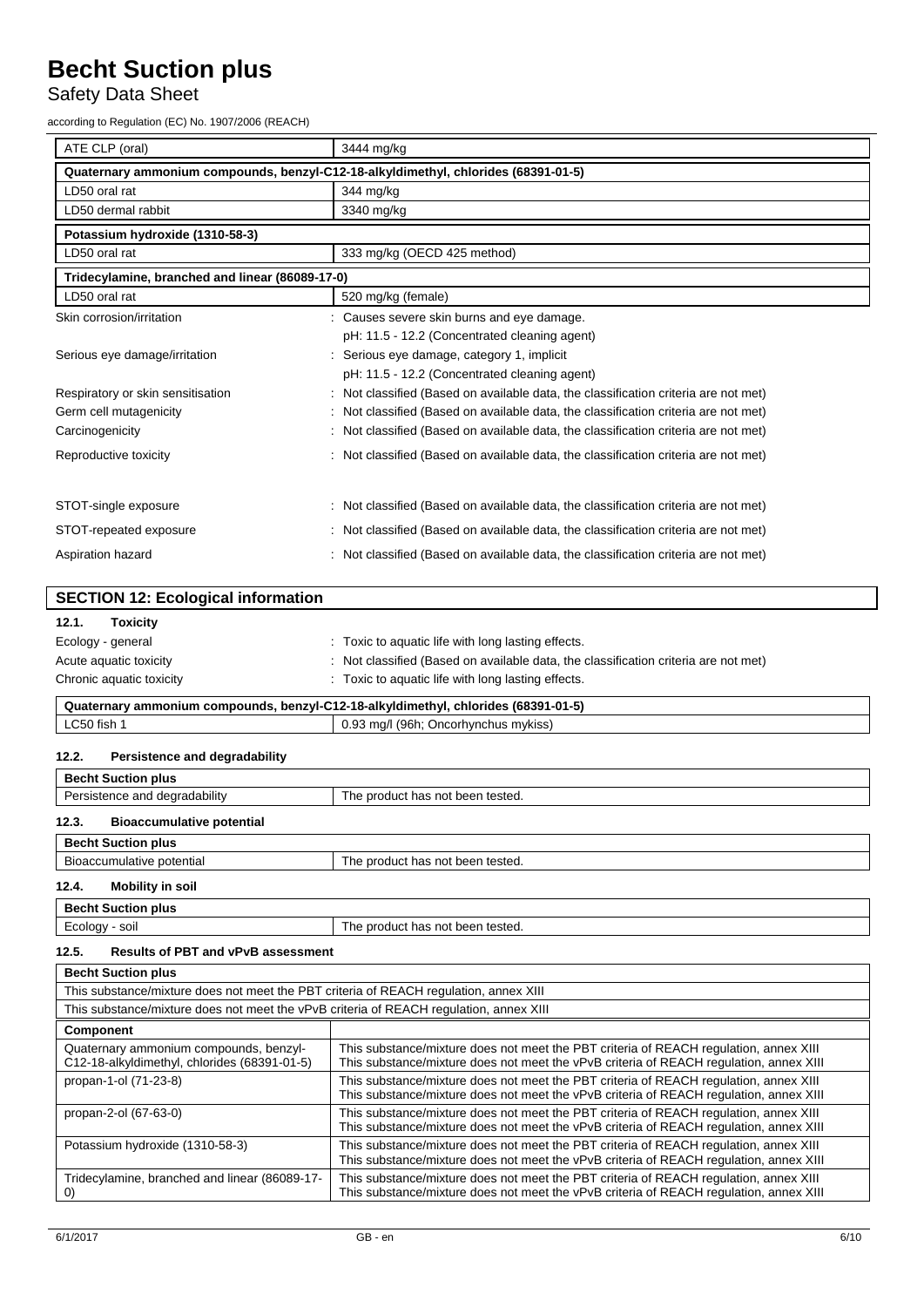## Safety Data Sheet

according to Regulation (EC) No. 1907/2006 (REACH)

| <b>Component</b>            |                                                                                                                                                                                 |
|-----------------------------|---------------------------------------------------------------------------------------------------------------------------------------------------------------------------------|
| phosphoric acid (7664-38-2) | This substance/mixture does not meet the PBT criteria of REACH regulation, annex XIII<br>This substance/mixture does not meet the vPvB criteria of REACH regulation, annex XIII |

#### **12.6. Other adverse effects**

No additional information available

### **SECTION 13: Disposal considerations**

#### **13.1. Waste treatment methods**

Waste treatment methods **interpretatal must be done** according to official regulations. European waste catalogue.

- Sewage disposal recommendations : Do not allow into drains or water courses.
- Product/Packaging disposal recommendations : Do not dispose of with domestic waste.

### **SECTION 14: Transport information**

| In accordance with ADR / RID / IMDG / IATA / ADN                                                                                                                  |                                                                                                                                                                                                                                                             |                                                                                                                                                    |                                                                                                                                                         |                                                                                                                                                  |  |
|-------------------------------------------------------------------------------------------------------------------------------------------------------------------|-------------------------------------------------------------------------------------------------------------------------------------------------------------------------------------------------------------------------------------------------------------|----------------------------------------------------------------------------------------------------------------------------------------------------|---------------------------------------------------------------------------------------------------------------------------------------------------------|--------------------------------------------------------------------------------------------------------------------------------------------------|--|
| <b>ADR</b>                                                                                                                                                        | <b>IMDG</b>                                                                                                                                                                                                                                                 | <b>IATA</b>                                                                                                                                        | <b>ADN</b>                                                                                                                                              | <b>RID</b>                                                                                                                                       |  |
| 14.1.<br><b>UN number</b>                                                                                                                                         |                                                                                                                                                                                                                                                             |                                                                                                                                                    |                                                                                                                                                         |                                                                                                                                                  |  |
| 2920                                                                                                                                                              | 2920                                                                                                                                                                                                                                                        | 2920                                                                                                                                               | 2920                                                                                                                                                    | 2920                                                                                                                                             |  |
| 14.2.<br>UN proper shipping name                                                                                                                                  |                                                                                                                                                                                                                                                             |                                                                                                                                                    |                                                                                                                                                         |                                                                                                                                                  |  |
| <b>CORROSIVE LIQUID,</b><br>FLAMMABLE, N.O.S.<br>(propan-1-ol; Potassium<br>hydroxide)                                                                            | <b>CORROSIVE LIQUID,</b><br>FLAMMABLE, N.O.S.<br>(propan-1-ol; Potassium<br>hydroxide; Quaternary<br>ammonium compounds,<br>benzyl-C12-18-<br>alkyldimethyl, chlorides)                                                                                     | Corrosive liquid,<br>flammable, n.o.s. (propan-<br>1-ol : Potassium<br>hydroxide)                                                                  | <b>CORROSIVE LIQUID.</b><br>FLAMMABLE, N.O.S.<br>(propan-1-ol; Potassium<br>hydroxide)                                                                  | CORROSIVE LIQUID,<br>FLAMMABLE, N.O.S.<br>(propan-1-ol; Potassium<br>hydroxide)                                                                  |  |
| <b>Transport document description</b>                                                                                                                             |                                                                                                                                                                                                                                                             |                                                                                                                                                    |                                                                                                                                                         |                                                                                                                                                  |  |
| UN 2920 CORROSIVE<br>LIQUID, FLAMMABLE,<br>N.O.S. (propan-1-ol;<br>Potassium hydroxide), 8<br>$(3)$ , II, $(D/E)$ ,<br><b>ENVIRONMENTALLY</b><br><b>HAZARDOUS</b> | UN 2920 CORROSIVE<br>LIQUID, FLAMMABLE,<br>N.O.S. (propan-1-ol;<br>Potassium hydroxide :<br>Quaternary ammonium<br>compounds, benzyl-C12-<br>18-alkyldimethyl,<br>chlorides), 8 (3), II,<br><b>MARINE</b><br>POLLUTANT/ENVIRONM<br><b>ENTALLY HAZARDOUS</b> | UN 2920 Corrosive liquid,<br>flammable, n.o.s. (propan-<br>1-ol; Potassium<br>hydroxide), 8 (3), II,<br><b>ENVIRONMENTALLY</b><br><b>HAZARDOUS</b> | UN 2920 CORROSIVE<br>LIQUID, FLAMMABLE,<br>N.O.S. (propan-1-ol;<br>Potassium hydroxide), 8<br>$(3)$ , II,<br><b>ENVIRONMENTALLY</b><br><b>HAZARDOUS</b> | UN 2920 CORROSIVE<br>LIQUID, FLAMMABLE,<br>N.O.S. (propan-1-ol;<br>Potassium hydroxide), 8<br>$(3)$ , II,<br>ENVIRONMENTALLY<br><b>HAZARDOUS</b> |  |
| 14.3.<br><b>Transport hazard class(es)</b>                                                                                                                        |                                                                                                                                                                                                                                                             |                                                                                                                                                    |                                                                                                                                                         |                                                                                                                                                  |  |
| 8(3)                                                                                                                                                              | 8(3)                                                                                                                                                                                                                                                        | 8(3)                                                                                                                                               | 8(3)                                                                                                                                                    | 8(3)                                                                                                                                             |  |
|                                                                                                                                                                   |                                                                                                                                                                                                                                                             |                                                                                                                                                    |                                                                                                                                                         | 舂                                                                                                                                                |  |
|                                                                                                                                                                   |                                                                                                                                                                                                                                                             |                                                                                                                                                    |                                                                                                                                                         |                                                                                                                                                  |  |

| 14.4.                                  | Packing group                |                                                                |                                       |                                        |                                        |
|----------------------------------------|------------------------------|----------------------------------------------------------------|---------------------------------------|----------------------------------------|----------------------------------------|
|                                        |                              |                                                                |                                       |                                        |                                        |
| 14.5.                                  | <b>Environmental hazards</b> |                                                                |                                       |                                        |                                        |
| Dangerous for the<br>environment: Yes  |                              | Dangerous for the<br>environment: Yes<br>Marine pollutant: Yes | Dangerous for the<br>environment: Yes | Dangerous for the<br>environment : Yes | Dangerous for the<br>environment : Yes |
| No supplementary information available |                              |                                                                |                                       |                                        |                                        |

#### **14.6. Special precautions for user**

#### **- Overland transport**

| Classification code (ADR) | $\therefore$ CF1 |
|---------------------------|------------------|
| Special provisions (ADR)  | : 274            |
| Limited quantities (ADR)  | : 11             |
| Excepted quantities (ADR) | E2               |
|                           |                  |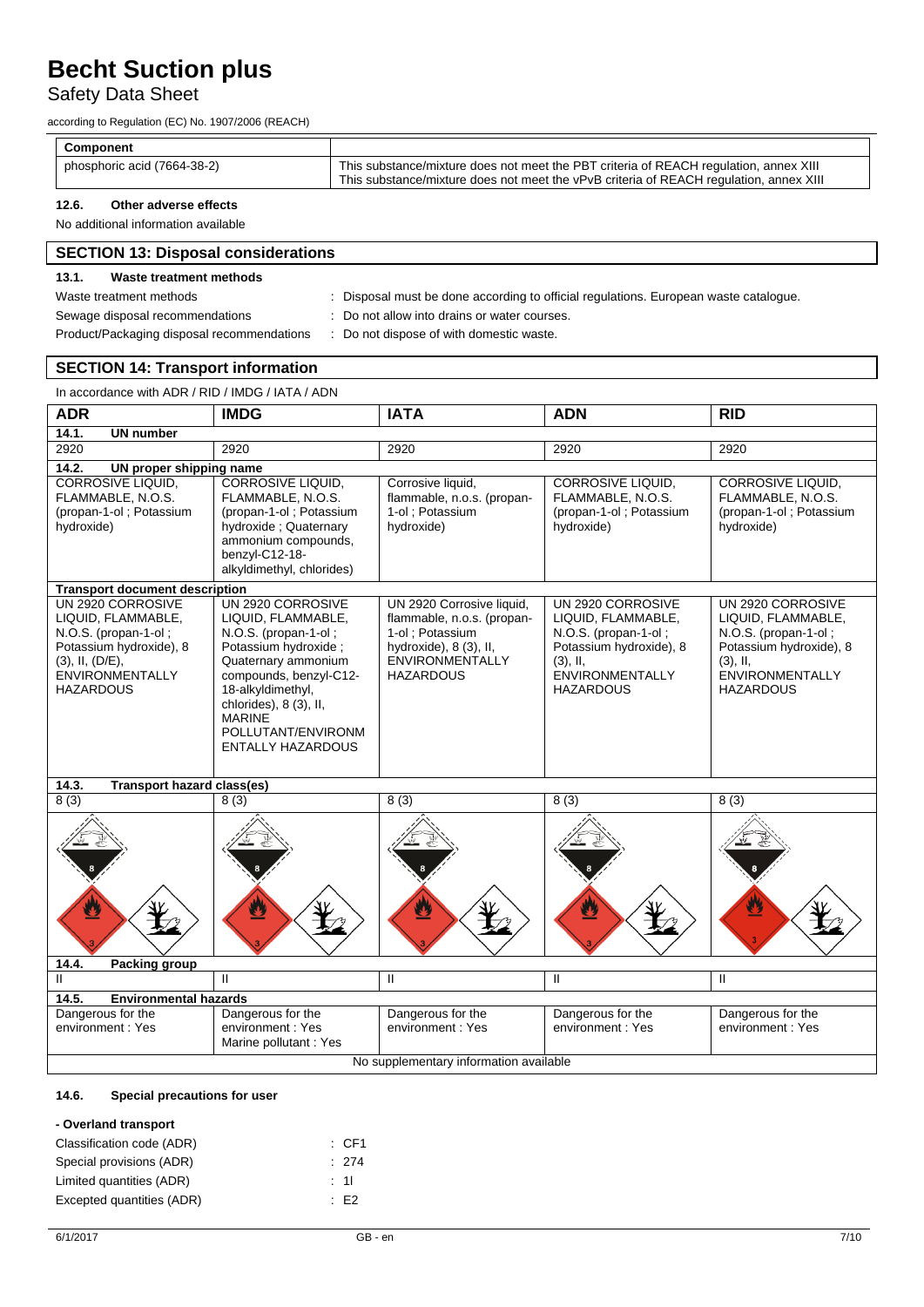### Safety Data Sheet

according to Regulation (EC) No. 1907/2006 (REACH)

| Transport category (ADR)                     | $\therefore$ 2                      |
|----------------------------------------------|-------------------------------------|
| Hazard identification number (Kemler No.)    | : 83                                |
| Orange plates                                | $\ddot{\cdot}$<br>83<br><b>2920</b> |
| Tunnel restriction code (ADR)                | $\therefore$ D/E                    |
| - Transport by sea                           |                                     |
| Special provisions (IMDG)                    | : 274                               |
| Limited quantities (IMDG)                    | : 1L                                |
| Excepted quantities (IMDG)                   | E2                                  |
| EmS-No. (Fire)                               | $\therefore$ F-E                    |
| EmS-No. (Spillage)                           | $: S-C$                             |
| Stowage and handling (IMDG)                  | : SW1, SW2                          |
| - Air transport                              |                                     |
| PCA Excepted quantities (IATA)               | $\therefore$ E2                     |
| PCA Limited quantities (IATA)                | : Y840                              |
| PCA limited quantity max net quantity (IATA) | : 0.5L                              |
| PCA packing instructions (IATA)              | : 851                               |
| PCA max net quantity (IATA)                  | : 1L                                |
| CAO max net quantity (IATA)                  | : 30L                               |
| - Inland waterway transport                  |                                     |
| Classification code (ADN)                    | : CF1                               |
| Special provisions (ADN)                     | : 274                               |
| Limited quantities (ADN)                     | : 1L                                |
| Excepted quantities (ADN)                    | $\therefore$ E2                     |
| Carriage permitted (ADN)                     | $\therefore$ T                      |
| - Rail transport                             |                                     |
| Classification code (RID)                    | : CF1                               |
| Special provisions (RID)                     | : 274                               |
| Limited quantities (RID)                     | : 1L                                |
| Excepted quantities (RID)                    | $\therefore$ E2                     |
| Transport category (RID)                     | $\therefore$ 2                      |
| Hazard identification number (RID)           | : 83                                |
|                                              |                                     |

**14.7. Transport in bulk according to Annex II of Marpol and the IBC Code** Not applicable

#### **SECTION 15: Regulatory information**

**15.1. Safety, health and environmental regulations/legislation specific for the substance or mixture**

#### **15.1.1. EU-Regulations**

Contains no REACH substances with Annex XVII restrictions Contains no substance on the REACH candidate list Contains no REACH Annex XIV substances

Directive 2012/18/EU (SEVESO III) : E2 Hazardous to the Aquatic Environment in Category Chronic 2 P5c FLAMMABLE LIQUIDS Flammable liquids, Categories 2 or 3 not covered by P5a and P5b

#### **15.1.2. National regulations**

No additional information available

#### **15.2. Chemical safety assessment**

No chemical safety assessment has been carried out

### **SECTION 16: Other information**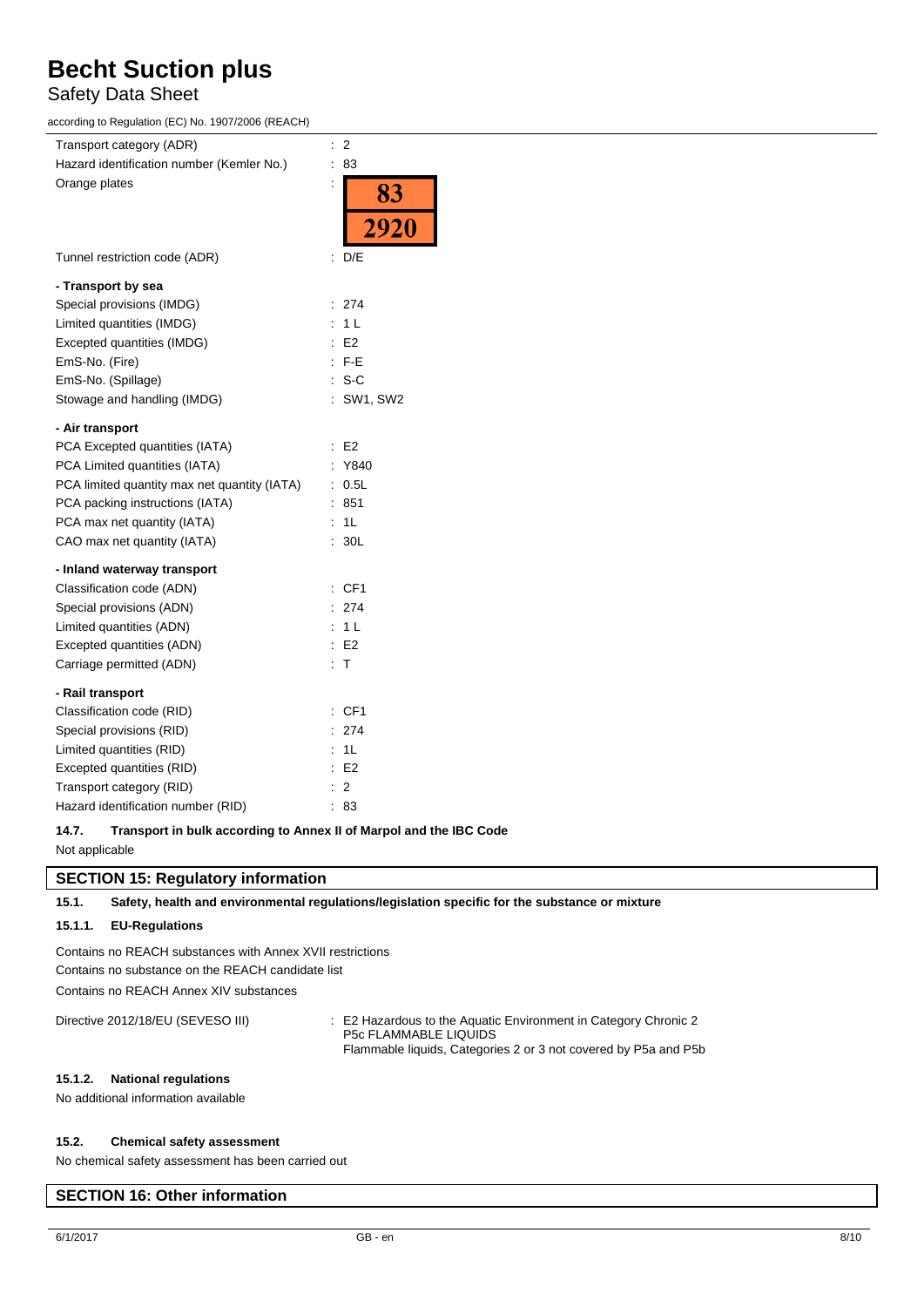# Safety Data Sheet

according to Regulation (EC) No. 1907/2006 (REACH)

| Indication of changes:                                                                                                                                                                                            |                                                                                                   |                                                                        |                                                       |                 |  |  |  |
|-------------------------------------------------------------------------------------------------------------------------------------------------------------------------------------------------------------------|---------------------------------------------------------------------------------------------------|------------------------------------------------------------------------|-------------------------------------------------------|-----------------|--|--|--|
|                                                                                                                                                                                                                   | General revision. Version/s 2.00 is/are not available in this language.                           |                                                                        |                                                       |                 |  |  |  |
| <b>Section</b>                                                                                                                                                                                                    | <b>Changed item</b>                                                                               |                                                                        | Change                                                | <b>Comments</b> |  |  |  |
| 14.3<br>Modified<br>transport                                                                                                                                                                                     |                                                                                                   |                                                                        |                                                       |                 |  |  |  |
| Abbreviations and acronyms:                                                                                                                                                                                       |                                                                                                   |                                                                        |                                                       |                 |  |  |  |
| <b>ADR</b>                                                                                                                                                                                                        | European Agreement concerning the International Carriage of Dangerous Goods by Road               |                                                                        |                                                       |                 |  |  |  |
| ATE                                                                                                                                                                                                               | <b>Acute Toxicity Estimate</b>                                                                    |                                                                        |                                                       |                 |  |  |  |
| <b>CLP</b>                                                                                                                                                                                                        | Classification Labelling Packaging Regulation; Regulation (EC) No 1272/2008                       |                                                                        |                                                       |                 |  |  |  |
| <b>EC50</b>                                                                                                                                                                                                       | Median effective concentration                                                                    |                                                                        |                                                       |                 |  |  |  |
| <b>IATA</b>                                                                                                                                                                                                       | International Air Transport Association                                                           |                                                                        |                                                       |                 |  |  |  |
| <b>IMDG</b>                                                                                                                                                                                                       | International Maritime Dangerous Goods                                                            |                                                                        |                                                       |                 |  |  |  |
| <b>LC50</b>                                                                                                                                                                                                       | Median lethal concentration                                                                       |                                                                        |                                                       |                 |  |  |  |
| LD50                                                                                                                                                                                                              | Median lethal dose                                                                                |                                                                        |                                                       |                 |  |  |  |
| <b>PBT</b>                                                                                                                                                                                                        | <b>Persistent Bioaccumulative Toxic</b>                                                           |                                                                        |                                                       |                 |  |  |  |
| <b>REACH</b>                                                                                                                                                                                                      | Registration, Evaluation, Authorisation and Restriction of Chemicals Regulation (EC) No 1907/2006 |                                                                        |                                                       |                 |  |  |  |
| <b>RID</b>                                                                                                                                                                                                        | Regulations concerning the International Carriage of Dangerous Goods by Rail                      |                                                                        |                                                       |                 |  |  |  |
| <b>SDS</b>                                                                                                                                                                                                        | Safety Data Sheet                                                                                 |                                                                        |                                                       |                 |  |  |  |
| vPvB                                                                                                                                                                                                              | Very Persistent and Very Bioaccumulative                                                          |                                                                        |                                                       |                 |  |  |  |
| Data sources                                                                                                                                                                                                      |                                                                                                   |                                                                        | : MSDSs of the suppliers. IUCLID-Dossier from ECHA.   |                 |  |  |  |
| Department issuing data specification sheet:<br>: KFT Chemieservice GmbH<br>Im Leuschnerpark. 3 64347 Griesheim<br>Postfach 1451 64345 Griesheim<br>Germany<br>Phone: +49 6155-8981-400<br>Fax: +49 6155 8981-500 |                                                                                                   |                                                                        |                                                       |                 |  |  |  |
|                                                                                                                                                                                                                   |                                                                                                   |                                                                        | Safety Data Sheet Service: +49 6155 8981-522          |                 |  |  |  |
| Contact person                                                                                                                                                                                                    | Dr. Johann Klassen                                                                                |                                                                        |                                                       |                 |  |  |  |
| Other information                                                                                                                                                                                                 |                                                                                                   |                                                                        | Version/s 1.00 is/are not available in this language. |                 |  |  |  |
|                                                                                                                                                                                                                   | Full text of H- and EUH-statements:                                                               |                                                                        |                                                       |                 |  |  |  |
| Acute Tox. 4 (Oral)<br>Acute toxicity (oral), Category 4                                                                                                                                                          |                                                                                                   |                                                                        |                                                       |                 |  |  |  |
| Aquatic Acute 1                                                                                                                                                                                                   |                                                                                                   | Hazardous to the aquatic environment - Acute Hazard, Category 1        |                                                       |                 |  |  |  |
| Aquatic Chronic 1                                                                                                                                                                                                 |                                                                                                   | Chronic Hazard, Category 1<br>Hazardous to the aquatic environment -   |                                                       |                 |  |  |  |
| Aquatic Chronic 2                                                                                                                                                                                                 |                                                                                                   | Hazardous to the aquatic environment - Chronic Hazard, Category 2      |                                                       |                 |  |  |  |
| Eye Dam. 1                                                                                                                                                                                                        |                                                                                                   | Serious eye damage/eye irritation, Category 1                          |                                                       |                 |  |  |  |
| Eye Irrit. 2                                                                                                                                                                                                      |                                                                                                   | Serious eye damage/eye irritation, Category 2                          |                                                       |                 |  |  |  |
| Flam. Liq. 2                                                                                                                                                                                                      |                                                                                                   | Flammable liquids, Category 2                                          |                                                       |                 |  |  |  |
| Flam. Liq. 3                                                                                                                                                                                                      |                                                                                                   | Flammable liquids, Category 3                                          |                                                       |                 |  |  |  |
| Met. Corr. 1                                                                                                                                                                                                      |                                                                                                   | Corrosive to metals, Category 1                                        |                                                       |                 |  |  |  |
| Skin Corr. 1A                                                                                                                                                                                                     |                                                                                                   | Skin corrosion/irritation, Category 1A                                 |                                                       |                 |  |  |  |
| Skin Corr. 1B                                                                                                                                                                                                     |                                                                                                   | Skin corrosion/irritation, Category 1B                                 |                                                       |                 |  |  |  |
| STOT SE 3                                                                                                                                                                                                         |                                                                                                   | Specific target organ toxicity - Single exposure, Category 3, Narcosis |                                                       |                 |  |  |  |
| H <sub>225</sub>                                                                                                                                                                                                  |                                                                                                   | Highly flammable liquid and vapour                                     |                                                       |                 |  |  |  |
| H226                                                                                                                                                                                                              |                                                                                                   | Flammable liquid and vapour                                            |                                                       |                 |  |  |  |
| H290                                                                                                                                                                                                              |                                                                                                   | May be corrosive to metals                                             |                                                       |                 |  |  |  |
| H302                                                                                                                                                                                                              |                                                                                                   | Harmful if swallowed                                                   |                                                       |                 |  |  |  |
| H314                                                                                                                                                                                                              |                                                                                                   | Causes severe skin burns and eye damage                                |                                                       |                 |  |  |  |
| H318                                                                                                                                                                                                              |                                                                                                   | Causes serious eye damage                                              |                                                       |                 |  |  |  |
| H319                                                                                                                                                                                                              |                                                                                                   | Causes serious eye irritation                                          |                                                       |                 |  |  |  |
| H336                                                                                                                                                                                                              |                                                                                                   |                                                                        |                                                       |                 |  |  |  |
|                                                                                                                                                                                                                   | May cause drowsiness or dizziness                                                                 |                                                                        |                                                       |                 |  |  |  |
| H400                                                                                                                                                                                                              | Very toxic to aquatic life                                                                        |                                                                        |                                                       |                 |  |  |  |
| H410                                                                                                                                                                                                              | Very toxic to aquatic life with long lasting effects                                              |                                                                        |                                                       |                 |  |  |  |
| H411<br>Toxic to aquatic life with long lasting effects                                                                                                                                                           |                                                                                                   |                                                                        |                                                       |                 |  |  |  |
| Classification and procedure used to derive the classification for mixtures according to Regulation (EC) 1272/2008 [CLP]:                                                                                         |                                                                                                   |                                                                        |                                                       |                 |  |  |  |
| Flam. Liq. 3                                                                                                                                                                                                      |                                                                                                   | H226                                                                   | On basis of test data                                 |                 |  |  |  |
| Met. Corr. 1                                                                                                                                                                                                      |                                                                                                   | H <sub>290</sub>                                                       | Calculation method                                    |                 |  |  |  |
| Skin Corr. 1A                                                                                                                                                                                                     | H314<br>Calculation method                                                                        |                                                                        |                                                       |                 |  |  |  |
| Aquatic Chronic 2                                                                                                                                                                                                 |                                                                                                   |                                                                        | H411<br>Calculation method                            |                 |  |  |  |

KFT SDS EU 00